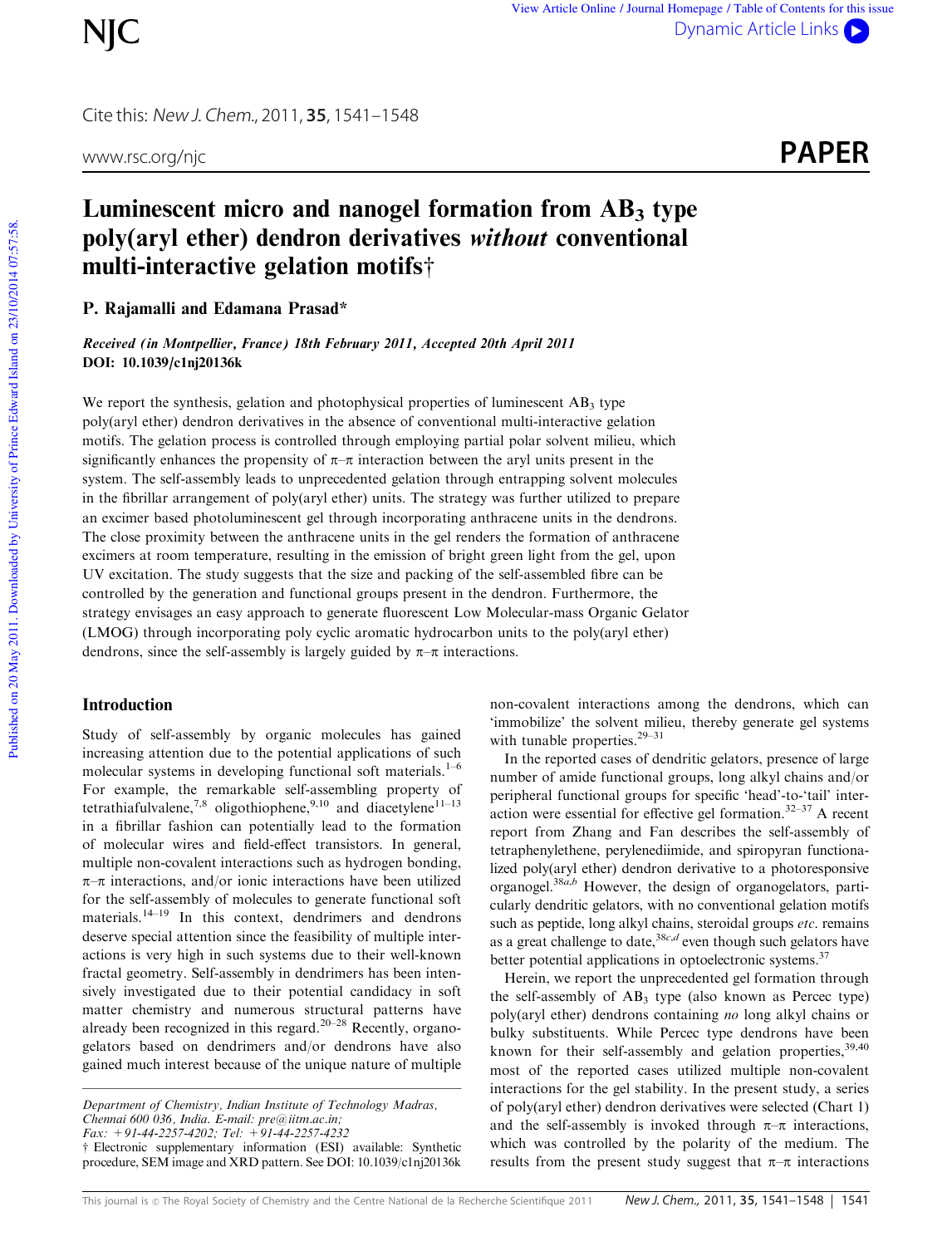

**Chart 1** Structure of  $AB_3$  and  $AB_2$  type poly(aryl ether) dendron derivatives utilized in the present study.

predominate when partial polar medium is employed through proper solvent mixtures, which leads to a remarkable columnar type self-assembly in poly(aryl ether) dendron derivatives without conventional gelation motifs. The close packing of the poly(aryl ether) units enhances the feasibility of the excimer formation upon photo-excitation of the gel. $41$ To the best of our knowledge, this is the first example of excimer based fluorescent low-molecular-mass organogelators (LMOG) by poly(aryl ether) dendrons, in the absence of usual gelating motifs. Most importantly, the present study demonstrates the importance of  $\pi-\pi$  interactions, which *alone* can be successfully utilized for a columnar gel formation in the case of poly(aryl ether) dendron derivatives. Extensive investigation based on scanning electron microscopy (SEM), atomic force microscopy (AFM) and X-ray diffraction (XRD) studies have been carried out to understand the morphology and molecular arrangement in the gel structure. The fluorescence properties of the gels were investigated using steady state fluorescence measurement techniques.

# Results and discussion

Chart 1 contains the structure of the poly(aryl ether) dendron derivatives  $((AB)_{3}-G1, (AB)_{3}-G2, (AB)_{2}-G1,$  and  $(AB)_{2}-G2$ series, where G represents the generation of the dendrimer) utilized in the present study.

All the sixteen poly(aryl ether) dendron derivatives were synthesized according to a reported procedure $42$  with slight modifications. The characterization was carried out using <sup>1</sup>H NMR, <sup>13</sup>C NMR and mass spectrometry (the synthetic procedure and spectral data are given in the Experimental section as well as in the  $ESI<sup>+</sup>$ ).

# Gel formation by the dendrons

The gelation behavior of the molecules in Chart 1 was evaluated in a series of organic solvents and solvent mixtures. The experimental results suggest that for the compound in the  $AB_3$  series (both G1 and G2), the compounds prefer to form a gel in solvent mixtures, rather than in pure solvents. For example, compound V is completely soluble in dichloromethane and practically insoluble in hexane at identical concentration. However, V readily forms a gel in a dichloromethane : hexane mixture  $(1:3\% \text{ v/v})$ , above the critical gel concentration (CGC), which was 2 mg  $mL^{-1.43}$  Similar observations were made for other  $AB_3$  compounds in Chart 1, suggesting that polarity of the medium plays a pivotal role in enhancing the gelation process in poly(aryl ether) derivatives. The solubility data along with the critical gel concentration (CGC) of the compounds are given in Table 1. The lowest value of CGC obtained was 2 mg mL<sup>-1</sup> for compound V in the dichloromethane : hexane mixture  $(1:3\% \text{ v/v})$ .

A careful examination of the data in Table 1 indicates that the propensity to form gel is greatly enhanced in the second generation (G2) poly(aryl ether) dendrons, compared to that in the first generation (G1). It is also clear from the table that the presence of an alcoholic group does not favor the gelation in the second generation  $(G2)$  AB<sub>3</sub> dendron series (compounds V, VI and VII). In order to explore the effect of functional groups on the gelation process in  $G2$   $AB_3$  series, we have compared the physical properties of  $V$  with  $VI$  and  $VII$ , where the carboxylic acid functional group is replaced by methyl ester and alcohol, respectively. Differential scanning calorimetry (DSC) experiments indicate that the melting point follows the order VII  $\langle$  VI  $\langle$  V (63 °C, 87 °C and 150 °C,

Table 1 Gelation properties and critical gel concentrations (CGCs) of the poly(aryl ether) dendrons in various organic solvents and solvent mixtures at 25 °C. The solvent ratio is specified in parentheses. S = solution,  $G = gel$ ,  $PG =$  partial gel

| Solvent                            |                                               | П                           | Ш                                    |                                     | VI                           | VII |
|------------------------------------|-----------------------------------------------|-----------------------------|--------------------------------------|-------------------------------------|------------------------------|-----|
| $CH2Cl2$ : hexane                  | G $(8.5 \text{ mg } \text{mL}^{-1})$<br>(2:1) | S                           | $G(18 \text{ mg } mL^{-1})$<br>(1:3) | $G(2 \text{ mg } mL^{-1})$<br>(1:3) | $G(5 \text{ mg } mL^{-1})$   | PG  |
|                                    |                                               |                             |                                      |                                     | (1:5)                        |     |
| $CHCl3$ : hexane                   | $G(10 \text{ mg } mL^{-1})$                   | S                           | $G(17 \text{ mg} \text{ mL}^{-1})$   | $G(2.5 \text{ mg } mL^{-1})$        | $G(4 \text{ mg } mL^{-1})$   | PG  |
|                                    | (2:1)                                         |                             | (1:3)                                | (1:3)                               | (1:5)                        |     |
| CHCl <sub>3</sub> :Cl <sub>4</sub> | $G(3 \text{ mg } mL^{-1})$                    | S                           |                                      | $G(4 \text{ mg } mL^{-1})$          |                              | PG  |
|                                    | (1:8)                                         |                             |                                      | (1:8)                               |                              |     |
| Ethyl acetate: hexane              | $G(5.7 \text{ mg} \text{ mL}^{-1})$           | $G(50 \text{ mg } mL^{-1})$ | $G(25 \text{ mg } mL^{-1})$          | $G(4 \text{ mg } mL^{-1})$          | $G(3.5 \text{ mg } mL^{-1})$ | PG  |
|                                    | (3:2)                                         | (1:3)                       | (1:3)                                | (1:1)                               | (1:5)                        |     |
| THF: hexane                        | $G(10 \text{ mg } mL^{-1})$                   |                             | $G(20 \text{ mg } mL^{-1})$          | $G(4 \text{ mg } mL^{-1})$          | $G(6 \text{ mg } mL^{-1})$   | PG  |
|                                    | (3:1)                                         |                             | (1:3)                                | (1:1)                               | (1:4)                        |     |
| Dioxane: hexane                    | $G(10.5 \text{ mg } mL^{-1})$                 | S                           | $G(22 \text{ mg } mL^{-1})$          | $G(4.5 \text{ mg } mL^{-1})$        | $G(8 \text{ mg } mL^{-1})$   | PG  |
|                                    | (3:1)                                         |                             | (1:3)                                | (1:1)                               | (1:5)                        |     |

1542 | New J. Chem., 2011, 35, 1541–1548 This journal is @ The Royal Society of Chemistry and the Centre National de la Recherche Scientifique 2011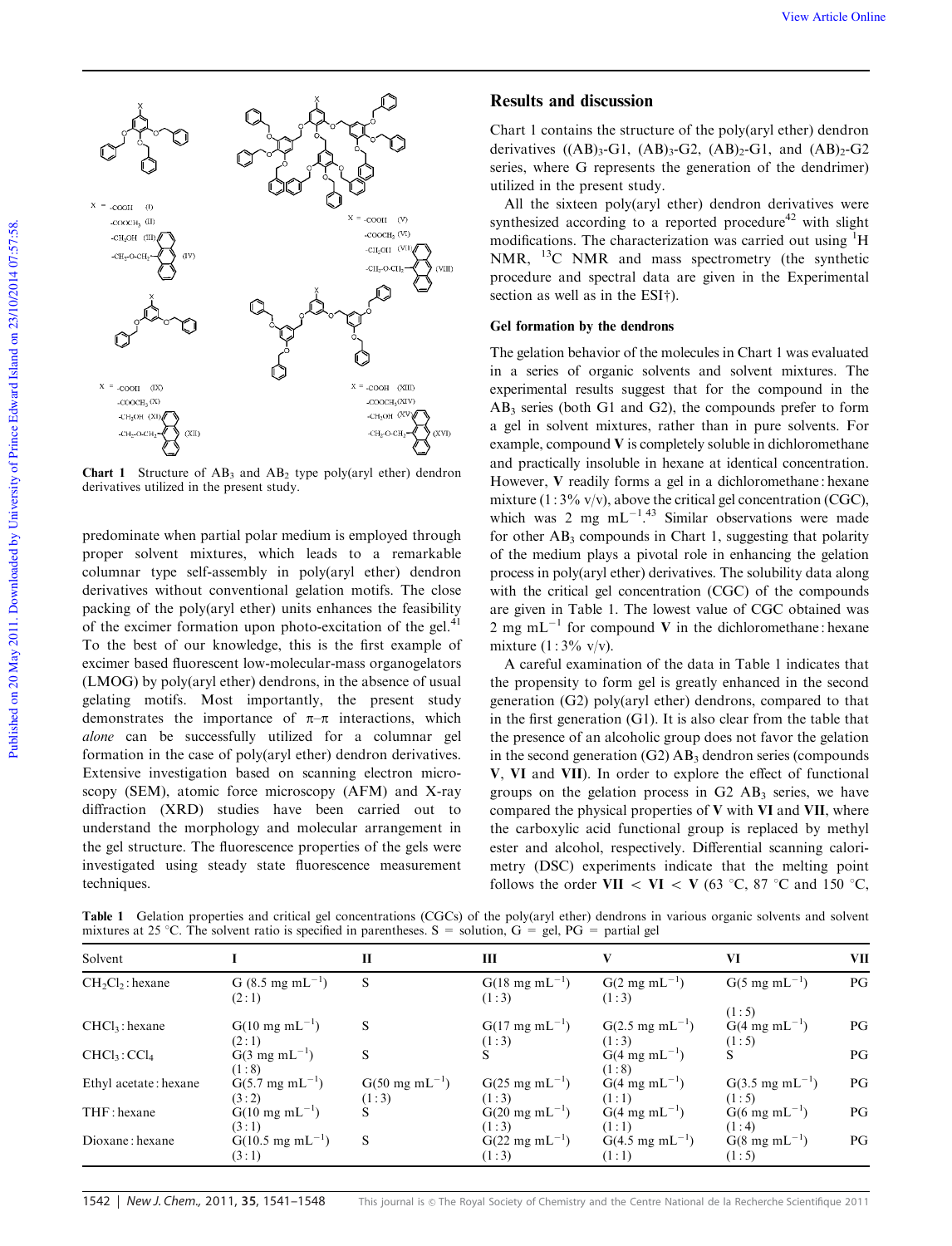respectively). Parallel to this observation, we have noted that VII forms partial gels in all the solvent mixtures examined and VI forms gel only through sonication. This indicates that the two point hydrogen bonding interaction enhances the propensity of the self-assembly and gel formation in  $V$ , compared to the dipole–dipole interaction in VI and relatively less strong hydrogen bonding in VII. The importance of the hydrogen bonding in the gel formation was evident in the first generation (G1) AB<sup>3</sup> series also. Quite contrary, the first and second generation of  $AB_2$  type poly(aryl ether) dendrons  $((AB)_2$ -G1 and  $(AB)_{2}$ -G2 series) bearing carboxylic acid functional groups (IX and XIII, Chart 1) exhibited little gelation properties in any of the solvent mixtures utilized in the study, even at relatively higher concentrations. This suggests that the cooperative effect originated from the hydrogen bonding and  $\pi-\pi$  interactions leads to the gelation in the present study. It has been recognized that relatively weak  $\pi$ – $\pi$  interactions can stabilize supramolecular aggregates due to their presence in sheer large numbers.<sup>44–46</sup>

#### NMR study to probe the  $\pi-\pi$  interactions

Since the preliminary results indicate that  $\pi-\pi$  interactions in the poly(aryl ether) dendron derivatives might be crucial, the presence of  $\pi-\pi$  interaction in V was closely examined by <sup>1</sup>H-NMR spectroscopy. The compound was dissolved in  $CDC<sub>13</sub>$  in the presence of increasing concentrations of hexane (from 10 to 80% v/v). The NMR spectra for compound V in the presence of increasing amount of hexane is given in Fig. 1. As anticipated, the aromatic as well as benzyl protons in V were shifted up-field due to the enhanced self-assembly through  $\pi-\pi$  interactions in the increased non-polar environment (Fig. 1). $36$  The peaks at 7.2, which correspond to the benzyl ring proton were shifted up field by  $0.12\delta$ . Also, peaks at 4.9 and 6.7 were also up field shifted in the presence of hexane. The shifts for the entire peak were monitored using TMS signal as the reference. Also, above 70% v/v of hexane, NMR experiments could not be performed due to the sudden gel formation by the system in the NMR tube.



Fig. 1 NMR spectra of V (concentration:  $4 \text{ mg } \text{mL}^{-1}$ ) in CDCl<sub>3</sub> in the presence of increasing amount of hexane. From a to e, the mol% of hexane increases from 10%, 20%, 30%, 50% and 60%, respectively. Fig. 2 SEM images of compounds (a) I, (b) II, (c) III, (d) V.

#### SEM and AFM imaging study

The unprecedented solvent induced self-assembly by trisubstituted poly(aryl ether) dendron derivatives without conventional gelation motifs was further examined through scanning electron microscopy (SEM) and the images clearly show intensely packed nano-fibrils of the self-assembled poly(aryl ether) dendron derivatives. Fig. 2 shows the SEM images of compounds I–III and V. As clear from the figure, all compounds show amazingly well defined fibrillar type selfassembly. The self-assembly confined to a definite shape has direct impact on the gelation properties of the system. For example, the SEM images of compound VI does not indicate fibrillar type assembly, even though undefined self-assembly was evident from the SEM images (Fig.  $S1$ , ESI $\dagger$ ). Corollary to this, no gelation was observed in the case of VI until the system is sonicated. This observation was identical for anthracene substituted second generation  $AB_3$  type poly(aryl ether) dendrons as well (*vide infra*), suggesting that the self-assembly of poly(aryl ether) dendrons in the fibrillar fashion enables them to easily contain the solvent molecules inside the entangled fiber-like segments.

Furthermore, a parallel AFM analysis also revealed the formation of well-defined fibrils by the poly(aryl ether) dendron derivatives, which are entangled to each other, upon gel formation. Fig. 3 contains the AFM images of all compounds exhibiting gelation. The images show fibers with two distinct heights: one set with 150–200 nm and another with 50–80 nm. The AFM images clearly illustrate a correlation between the fiber thickness of the self-assembled poly(aryl ether) dendron derivatives and the dendron generation. For example, while the compound in the G1 series forms fibers with approximately 1  $\mu$ m width, the fiber width from compounds in the G2 series is only a few nanometres (110 nm). This could be presumably due to the closely packed molecular arrangement in G2 dendrons as a result of the enhanced  $\pi-\pi$  interactions between the relatively large numbers of aryl units present, compared to that in the G1 dendron.

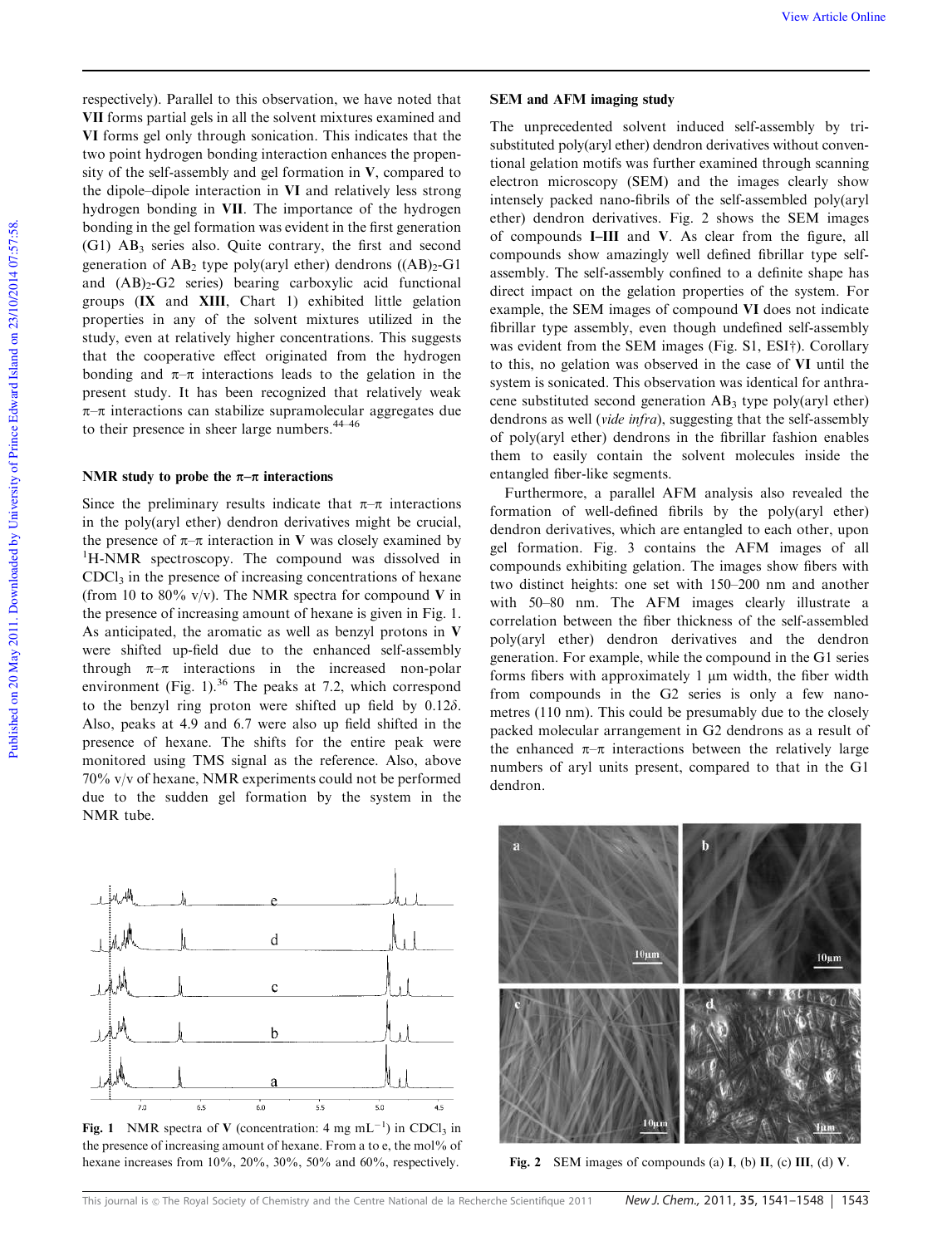

Fig. 3 AFM images of compounds (a) I, (b) II, (c) III, (d) IV, (e) V and (f) VI.

The results from SEM and AFM taken together suggest that poly(aryl ether) dendron derivatives in the  $AB_3$  series (both first and second generations) self-assemble in suitable solvent mixtures into well-defined fibrillar type arrangement. Since solvent molecules can be contained well inside the entangled fibrillar assembly, gelation was a natural outcome of the selfassembly. Fig.  $S1$  (ESI†) shows the photographs of compound V in dichloromethane : hexane mixture  $(1:3\% \text{ v/v})$ , below and above the critical gel concentration (*a* and *b* respectively).

#### XRD analysis of the gel

In order to understand the molecular packing pattern of the self-assembly, X-ray diffraction pattern of the compounds shown in Chart 1 was analyzed. A peak in the wide angle region characteristic of a typical  $\pi-\pi$  stacking distance of 3.6 Å was observed in all the X-ray diffraction patterns (Fig. 4, Fig. S2 to S3, ESI<sup>†</sup>).<sup>36</sup> Fig. 4 shows the XRD pattern of V, which follows the scattering vector ratio of  $1:\sqrt{3}:\sqrt{4}:\sqrt{7}$  in the low angle region, indicating a columnar hexagonal lattice with  $a = b = 30.46$  Å, where *a* and *b* are the lattice parameters.<sup>47</sup> It can be envisaged that the molecules selforganize in a columnar hexagonal (Col<sub>h</sub>) fashion through stacking the dimer of V, where the hydrogen bonded carboxyl groups are located in the middle of the column. The hexagonal columnar phase with a column diameter of  $30.46$  Å was consistent with the results obtained from geometry optimization, which was performed using DFT at the B3LYP 3-21G level of theory with the Gaussian 03 suite of programs.



Fig. 4 Powder XRD pattern of compound V taken at (a) lower angle and (b) wide angle.

Table 2 Powder X-ray diffraction (XRD) data for compounds I to VI

| Compound | Phase            | Lattice parameter | $d_{\text{obs}}/\text{Å}$ | hkl |
|----------|------------------|-------------------|---------------------------|-----|
| I        | Col <sub>h</sub> | $a = b = 25.48$   | 22.12                     | 100 |
|          |                  |                   | 11.88                     | 110 |
|          |                  |                   | 10.84                     | 200 |
|          |                  |                   | 9.54                      | 210 |
| П        | Cub              | $a = 28.74$       | 14.47                     | 200 |
|          |                  |                   | 12.42                     | 210 |
|          |                  |                   | 9.33                      | 310 |
|          |                  |                   | 7.09                      | 400 |
|          |                  |                   | 6.47                      | 420 |
| Ш        | Col <sub>h</sub> | $a = b = 26.18$   | 22.65                     | 100 |
|          |                  |                   | 12.76                     | 110 |
|          |                  |                   | 11.32                     | 200 |
|          |                  |                   | 8.45                      | 210 |
| IV       | Col <sub>h</sub> | $a = b = 27.35$   | 23.69                     | 100 |
|          |                  |                   | 13.41                     | 110 |
|          |                  |                   | 11.76                     | 200 |
|          |                  |                   | 9.05                      | 210 |
| V        | Col <sub>h</sub> | $a = b = 30.46$   | 26.38                     | 100 |
|          |                  |                   | 15.25                     | 110 |
|          |                  |                   | 13.16                     | 200 |
|          |                  |                   | 9.99                      | 210 |
| VI       | Cub              | $a = 44.48$       | 22.22                     | 200 |
|          |                  |                   | 18.55                     | 211 |
|          |                  |                   | 13.89                     | 310 |
|          |                  |                   | 11.08                     | 400 |
|          |                  |                   | 8.85                      | 500 |

The wide angle region reflection peaks at  $2\theta = 16.7^{\circ}$ (*d*-spacing of 5.1 Å) and  $2\theta = 18.7^{\circ}$  (*d*-spacing of 4.6 Å) are seemingly due to the crystal packing of rod like segments in the aromatic units in the gel, consistent with the SEM and AFM results (Table 2). $47$  The hexagonal columnar packing of the poly(aryl ether) dendrons has been slightly altered to cubic columnar when the functional group was changed from acid to ester (Fig. S3, ESI†).

#### Anthracene substituted poly(aryl ether) dendrons

In order to verify the hypothesis that only  $\pi-\pi$  interactions play the leading role in governing the self-assembly and gelation in  $AB_3$  type poly(aryl ether) dendron derivatives, anthracene substituted poly(aryl ether) dendrons IV and VIII were synthesized and the gelation properties were examined in various solvent mixtures. The compounds IV and VIII were designed to investigate whether  $\pi-\pi$  interactions alone can drive the self-assembly in poly(aryl ether) derivatives at appropriate polarity of the medium, as there are no potential hydrogen bonding sites available in these compounds.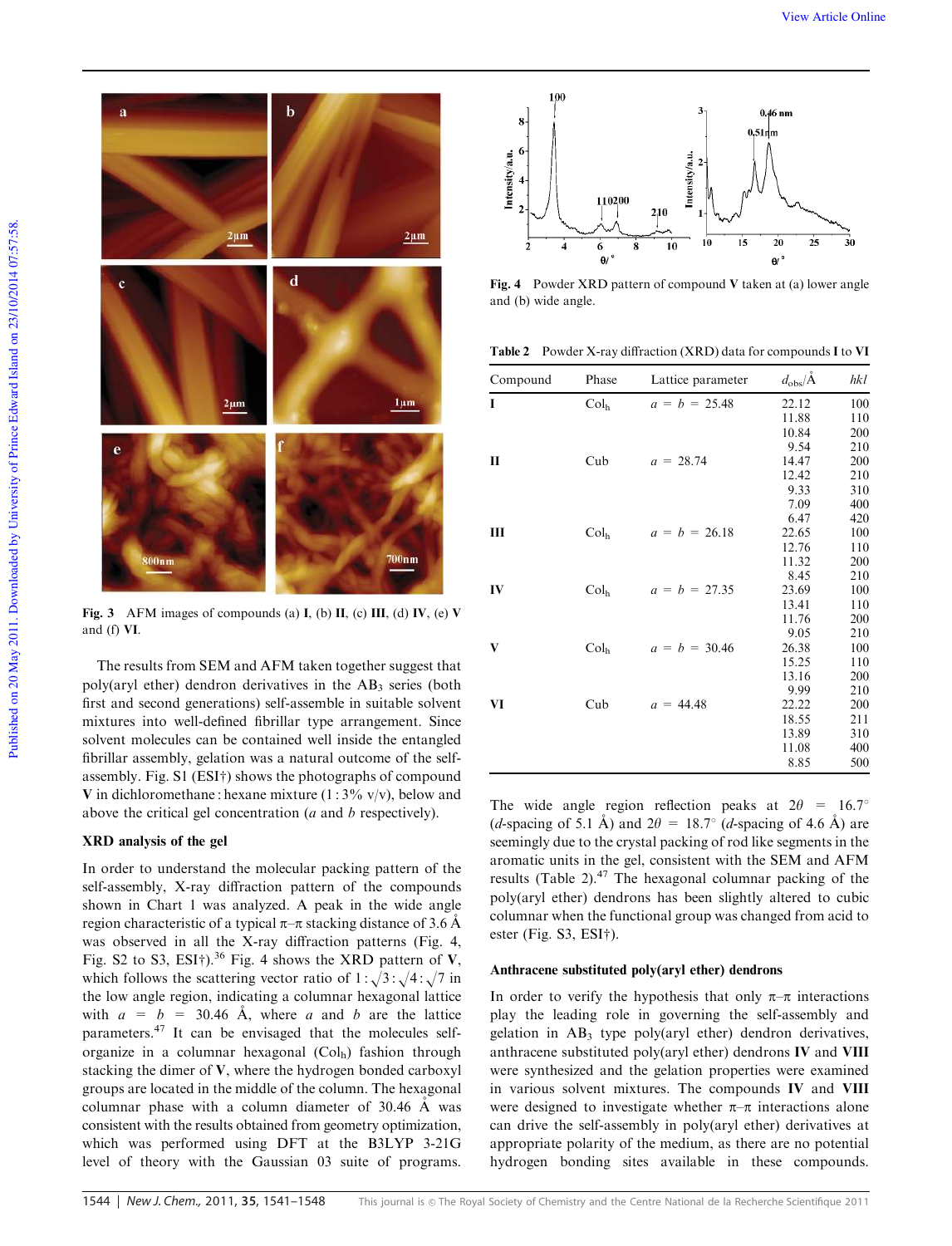![](_page_4_Figure_1.jpeg)

Fig. 5 Powder XRD pattern (a) and SEM image (b) of compound IV.

Corroborating our hypothesis, compound IV readily selfassembled in the chloroform–methanol mixture  $(1:3\%$  v/v) to hexagonal columnar arrangement, as evident from the XRD of the sample (Fig. 5). The AFM and SEM images of compound IV exhibited entangled nano-fibrils as shown in Fig. 3 and 5, respectively. The SEM images of compound IV are similar to other poly(aryl ether) dendron derivatives utilized in the present study.

In the case of compounds I, II, III, V, VI and VII, the selfassembly is also assisted by the hydrogen bonding or dipolar interaction at the core of the dendron, which drives two such units together, placing the whole assembly one on the top of the other. However, in the case of compounds IV and VIII, the self-assembly should be purely driven by  $\pi-\pi$  interactions. As the steric repulsion is less in the case of compound IV, the propensity of self-assembly as well as gel formation is high in the case of compound IV. For compound IV, two such molecules could come on top of one another and form the fibrillar assembly. The XRD studies of compound IV provide direct evidence for a hexagonal columnar arrangement in the system, similar to that observed in other poly(aryl ether) dendron derivatives utilized in this study.

The experimental data taken together indicate that the pattern of self-assembly (*i.e.*, columnar) remains unchanged in all the poly(aryl ether) dendron derivatives examined in this study. Experimental results indicate that  $\pi-\pi$  interactions between the aromatic units can be invoked at appropriate polarity of the medium, which can result in such unusual selfassembly in the absence of any conventional, multi-interactive gelation motifs. It is interesting to note that while the poly(aryl ether) dendron is not planar, especially in the G2 case, the self-assembly is not affected by the non-planarity of the benzene rings. A cartoon representation of the self-assembly of  $AB_3$  type poly(aryl ether) dendrons in the presence of a suitable solvent mixture is given below (Chart 2).

# Fluorescence properties of the gel

Since unprecedented aggregation driven by the solvent might result in the close packing of aromatic units in the poly(aryl ether) dendrons, it is quite likely that they can form aggregation induced fluorescence emission.<sup>48</sup> In order to verify this hypothesis, we have carried out the fluorescence studies of the compounds shown in Chart 1. Photoexcitation of V by UV light readily provides an intense blue emission around 350 nm. Fig. 6 contains the emission spectra of V in the gel form. The blue luminescence with  $\lambda_{\text{max}}$  343 nm is attributed to the

![](_page_4_Figure_8.jpeg)

Chart 2 Cartoon representation of the self-assembly of poly(aryl ether) dendrons utilized in the present study.

![](_page_4_Figure_10.jpeg)

Fig. 6 Steady state emission spectrum (left) ( $\lambda_{\text{exc}} = 310 \text{ nm}$ ), and UV-illuminated photo (right) of compound V.

emission from the aggregation of benzene units in V as a result of the columnar arrangement of the system.<sup>48</sup> More interestingly, photoexcitation of IV by UV light readily provided anthracene excimer emission around 505 and 530 nm.<sup>49</sup> Fig. 7 contains the emission spectra of IV in the solution phase

![](_page_4_Figure_13.jpeg)

Fig. 7 Steady state emission spectra from compound IV in solution (dash) (solvent used is CHCl<sub>3</sub>) and in the gel phase (solid)  ${CHCl<sub>3</sub> :}$ CH<sub>3</sub>OH (1:3% v/v)} ( $\lambda_{\text{exc}}$  = 360 nm). Right: photographs of compound IV, (a) in the presence and (b) in the absence of UV illumination.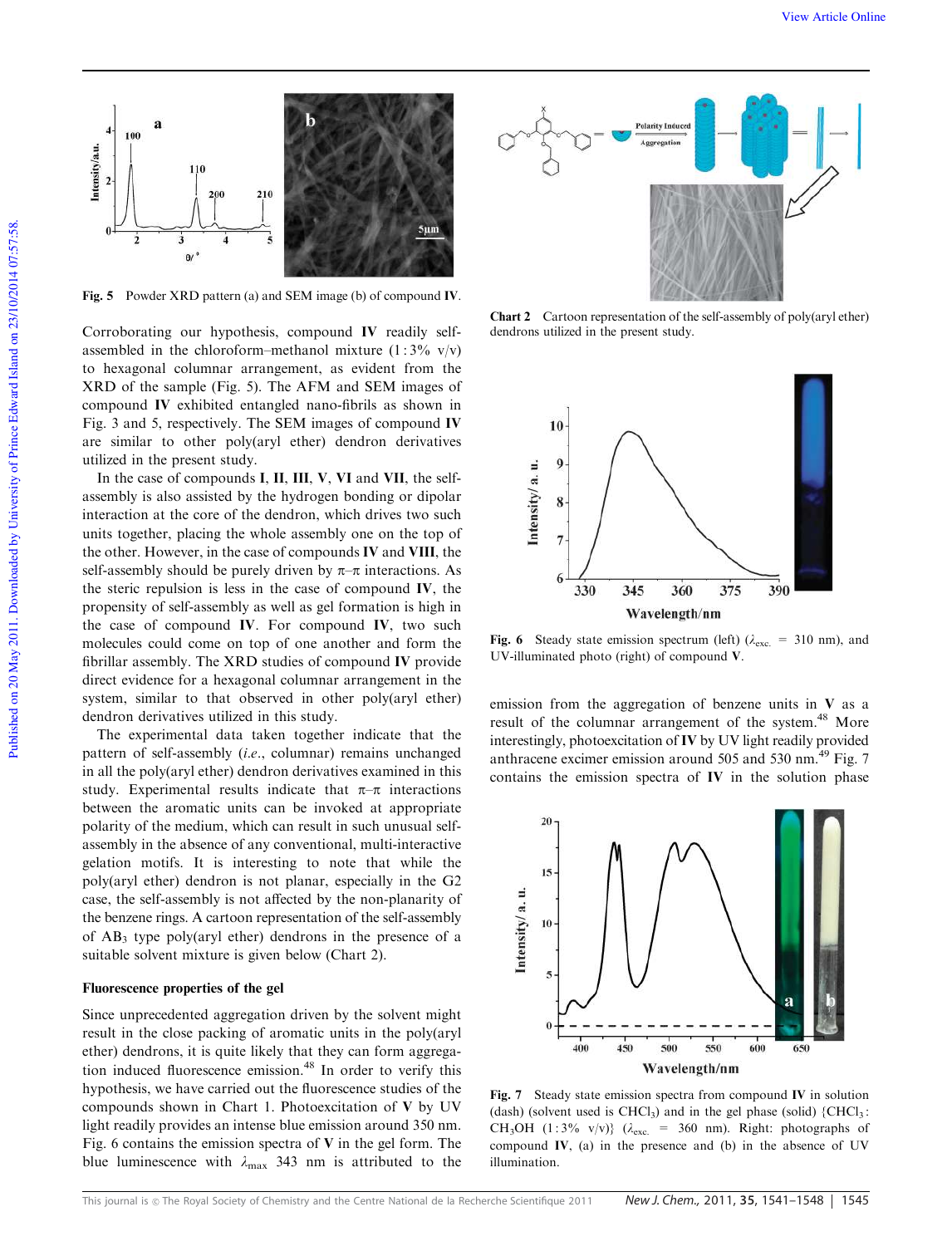View Article Online

(chloroform,  $4 \text{ mg } \text{mL}^{-1}$ ) and in gel form (chloroform : methanol mixture CGC is 4 mg  $mL^{-1}$ ), along with the photographs of the gel in the presence and absence of UV light. Compound IV exhibited negligibly small emission intensity in chloroform. On the other hand, clear anthracene excimer emission was observed at 505 nm and 530 nm, upon photo-excitation of the gel. The intensity of emission from the gel was 1118 folds higher than that observed in the solution, confirming the aggregation induced emission (AIE) in the system examined.

It has been reported in the literature that anthracene can form mainly two types of excimers based on the geometry of each individual anthracene units adopted in the excited state.<sup>50</sup> The first one is relatively stable and two anthracene units overlap at an angle of  $55^{\circ}$  to each other and has an emission maximum close to 470 nm. The second one forms sandwich type excimer where the two anthracene units are symmetrically p-stacked with emission maxima at 560 nm*.* A recent report suggests the emission from a third type of anthracene excimer (T-shaped excimer) at  $510 \text{ nm}$ .<sup>51</sup> The different emission maxima observed in the emission spectrum of compound IV in the gel form suggest the presence of a fraction of anthracene monomer and more than one type of anthracene excimers in the excited state.

The emission maxima at 505 and 530 nm in the present case indicate that 'partial' and 'sandwich' type overlap between the anthracene units occur in the self-assembled gel system, upon photoexcitation.<sup>49</sup> As evident from Fig. 7, the anthracene based gel system exhibits bright green color upon shining UV light, suggesting that excimer emission is quite intense  $(\lambda_{\text{exc}} = 505 \text{ nm}$  and 530 nm) in the system. The gel systems based on the simple poly(aryl ether) dendron derivatives were found to be highly stable under normal laboratory conditions for more than six months. It is clear from the data that solvent induced aggregation in simple poly(aryl ether) dendron derivatives can easily result in the excimer formation as a result of the closely packed chromophoric groups in a columnar fashion. This strategy can be useful to generate fluorescent gel systems in the presence of poly aromatic hydrocarbons, without any conventional multi-interactive gelation motifs in the system.

# Conclusion

In summary, we have shown the first example of the formation of fluorescent gel utilizing low molecular weight simple  $AB_3$ type poly(aryl ether) dendron derivatives through selecting solvent mixtures which render partial polar environment, enabling self assembly. The results suggest that the gelation properties of the dendrons, in the absence of conventional gelation motifs, are largely guided by  $\pi-\pi$  interactions and strongly dependent on the dendron generation. It might be possible to utilize these LMOGs, especially those composed by first generation  $AB_3$  type poly(aryl ether) dendrons, in various optoelectronic applications since remarkable columnar type self-assembly is achieved utilizing these compounds. $52-55$ Further studies to explore the possibility of incorporating other polycyclic aromatic hydrocarbons to the poly(aryl ether) dendrons to generate gel systems with tunable light emitting properties are in progress in our laboratory and the results will be published in due course.

# Experimental section

# Materials

The poly(aryl ether) dendron derivatives were synthesized according to a reported procedure<sup>42</sup> with slight modifications. All the starting materials were obtained from Aldrich or SD fine-chemicals Pvt. Ltd. India and used as received unless otherwise mentioned. The organic solvents used were dried according to standard procedures.

# **Instruments**

 $1H$  and  $13C$  NMR data were collected on a Bruker 400 MHz spectrometer ( ${}^{1}$ H: 400 MHz;  ${}^{13}$ C: 100 MHz). Mass spectra were recorded using a Micromass Q-TOF mass spectrometer. Luminescence experiments were carried out on a Horiba Jobin Yvon Fluoromax-4 fluorescence spectrophotometer. The scanning electron microscopic studies were carried out using a FEI-Quanta Microscope. AFM samples were prepared by a spin-coating method on a silicon wafer and images were recorded using a Park-system XE-100 in the non-contact mode regime. Powder-XRD patterns were recorded on a Bruker D8 Advance X-ray diffractometer using  $Cu-K\alpha$  radiation  $(\lambda = 1.54178 \text{ Å})$ . Melting points were recorded using Q200 MDSC from TA Instruments under a dry nitrogen atmosphere with a heating rate of 5  $^{\circ}$ C min<sup>-1</sup>.

# Synthetic procedures

# 1 Synthesis of  $(AB)_3 G_1$ -COOCH<sub>3</sub>(II)

Methyl-3,4,5-trihydroxybenzoate (9 g, 0.045 moles) and potassium carbonate (24.84 g, 0.18 moles) in 130 mL of 1,4-dioxane were taken in a 250 mL round bottom flask. Benzyl chloride (33 mL, 0.135 moles) was added followed by the addition of a catalytic amount of tertiary butyl ammonium iodide (1.4 g, 0.0045 moles). The solution was heated to reflux with stirring for 24 hours. The solvent was removed under reduced pressure using a rotary evaporator to afford an oil that turned into a solid upon standing. The solid was recrystallized from methanol. The yield of  $(AB)$ <sub>3</sub> G<sub>1</sub>-COOCH<sub>3</sub> was 18.5 g (90.5%). Spectral characterization: <sup>1</sup>H NMR (400) MHz, CDCl3) d: 3.8 (s, COOC*H*3, 3H), 4.9 (s, ArC*H*2O, 2H), 5.01 (s, ArC*H*2O, 4H), 7.1–7.3 (m, Ar*H* and Ph*H*, 17H). <sup>13</sup>C NMR (100 MHz, CDCl<sub>3</sub>) δ: 52.25, 71.27, 75.15, 109.13, 125.26, 127.57, 127.96, 128.04, 128.21, 128.56, 136.69, 137.48, 142.46, 152.59, 166.66. MS:  $m/z$  calcd for C<sub>29</sub>H<sub>26</sub>O<sub>5</sub>: 454, found:  $455 [M + H]^{+}$ .

### 2 Synthesis of  $(AB)_{3}G_{1}$ -CH<sub>2</sub>OH(III)

Lithium aluminium hydride (0.809 g, 0.0213 moles) was suspended in 40 mL of freshly distilled THF in a dry threeneck round-bottom flask under a nitrogen atmosphere.  $(AB)$ <sub>3</sub> G1-COOCH<sub>3</sub> (9 g, 0.0198 moles) was dissolved in 50 mL of freshly distilled THF and added dropwise to the lithium aluminium hydride solution. The reaction mixture was refluxed with stirring for 2 h. The THF solution was cooled to room temperature and transferred to a beaker. Water was added very slowly dropwise to the vigorously stirred THF solution until the gray color of the lithium aluminium hydride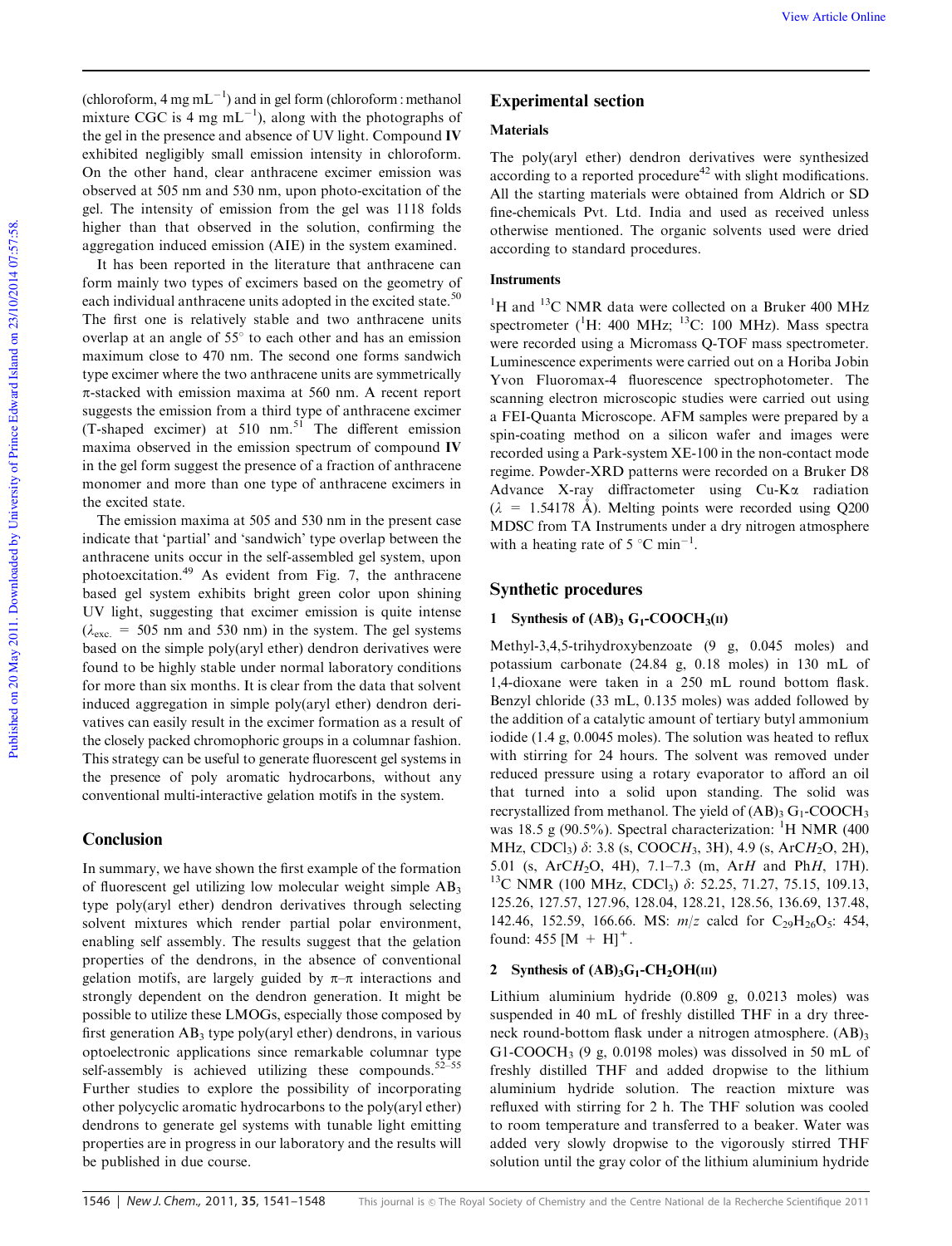disappeared and a white solid was formed which was filtered and washed with THF. Excess solvent was removed under reduced pressure and the crude product was recrystallized from 95% methanol/water mixture to get the alcohol  $((AB)_{3}$  $G_1$ -CH<sub>2</sub>OH) with 90% yield (7.6 g). Spectral characterization: <sup>1</sup>H NMR (400 MHz, CDCl<sub>3</sub>)  $\delta$ : 4.6 (s, CH<sub>2</sub>OH, 2H), 5.09 (s,ArC*H*2O, 2H), 5.15 (s,ArC*H*2O, 4H), 6.72 (s, Ar*H*, 2H), 7.30–7.48 (m, Ph*H*, 15H). <sup>13</sup>C NMR (100 MHz, CDCl<sub>3</sub>)  $\delta$ : 65.42, 71.22, 75.26, 106.46, 127.45, 127.83, 127.90, 128.18, 128.52, 128.62, 136.66, 137.13, 137.81, 137.87, 153.02. MS: *m*/*z* calcd for  $C_{28}H_{26}O_4$ : 426, found: 449 [M + Na]<sup>+</sup>.

# 3 Synthesis of  $(AB)_3$  G<sub>1</sub>-COOH(I)

A solution of KOH (5 mL, 10 N) was added to compound 1 (5 g, 0.0110 moles) in 95 mL ethanol. The mixture was refluxed for three hours and was acidified with concentrated HCl. After refluxing the acidified reaction mixture for 15 minutes the precipitate was filtered and washed with water several times to get the product  $(AB)_{3}G_{1}$ -COOH with a yield of 4.4 g (90.9%). <sup>1</sup>H NMR (400 MHz, CDCl<sub>3</sub>)  $\delta$ : 5.20 (s, ArC*H*<sub>2</sub>O, 6H), 7.30–7.49 (m, Ar*H* and Ph*H*, 17H). <sup>13</sup>C NMR(100 MHz, CDCl3) d: 71.29, 75.19, 109.72, 124.12, 127.58, 128.01, 128.23, 128.53, 128.59, 136.58, 137.40, 142.42, 152.62, 170.02. MS: *m*/*z* calcd for  $C_{28}H_{25}O_5$ : 440, found: 441  $[M + H]$ <sup>+</sup>.

#### 4 Synthesis of An– $G_1(AB)_3$ (IV)

 $(AB)_{3} G_{1}$ -CH<sub>2</sub>-OH (0.9 g, 0.002 moles) was dissolved in 10 ml freshly distilled THF in a dry 100 mL two neck flask under nitrogen and temperature was maintained around  $0^{\circ}$ C. To this solution NaH (100 mg, 0.004 moles) was added under a nitrogen atmosphere and stirred for 5 minutes followed by the addition of 9-chloromethyl-anthracene (0.5 g, 0.0022 moles). The reaction mixture was kept at room temperature with stirring for 2 hours. After completion of the reaction excess NaH was quenched by methanol followed by the addition of water to get a yellow precipitate which was filtered and washed with methanol to give the product  $G_1TAN$  in 89.4% yield (1.1 g). Spectral characterization:  ${}^{1}H$  NMR (400 MHz, CDCl<sub>3</sub>) d: 4.63 (s, ArC*H*2O, 2H), 5.07–5.10 (s, ArC*H*2O, 6H), 5.51 (s, AnC*H*2O, 2H), 6.71 (s, Ar*H*, 2H), 7.31–8.36 (m, An*H* and Ph*H*, 24H). <sup>13</sup>C NMR (100 MHz, CDCl<sub>3</sub>) δ: 63.85, 71.14, 72.23, 75.23, 107.50, 124.45, 125.01, 126.17, 127.48, 127.85, 128.17, 128.28, 128.63, 129.03, 131.12, 131.51, 134.15, 137.15, 137.95, 152.89. MS:  $m/z$  calcd for C<sub>43</sub>H<sub>36</sub>O<sub>4</sub>: 616, found: 634  $[M + NH_4]^+$ .

### Acknowledgements

This work was supported by grants from Department of Science and Technology (DST), under Grant number SR/S1/ PC-26/2007. We thank MME department, IITM, for the SEM images.

### Notes and references

- 1 *Low Molecular Mass Gelators: Design, Self-Assembly, Function*, ed. F. Fages, Springer, Berlin, 2005.
- 2 N. M. Sangeetha and U. Maitra, *Chem. Soc. Rev.*, 2005, 34, 821.
- 3 T. Kato, *Science*, 2002, 295, 2414.
- 4 L. Brunsveld, B. J. B. Folmer, E. W. Meijer and R. P. Sijbesma, *Chem. Rev.*, 2001, 101, 4071.
- 5 J. H. van Esch and B. L. Feringa, *Angew. Chem., Int. Ed.*, 2000, 39, 2263.
- 6 J. Pyun, X.-Z. Zhou, E. Drockenmuller and C. J. Hawker, *J. Mater. Chem.*, 2003, 13, 2653.
- 7 T. Kitahara, M. Shirakawa, S.-i. Kawano, U. Beginn, N. Fujita and S. Shinkai, *J. Am. Chem. Soc.*, 2005, 127, 14980.
- 8 T. Kitamura, S. Nakaso, N. Mizoshita, Y. Tochigi, T. Shimomura, M. Moriyama, K. Ito and T. Kato, *J. Am. Chem. Soc.*, 2005, 127, 14769.
- 9 S.-i. Kawano, N. Fujita and S. Shinkai, *Chem.–Eur. J.*, 2005, 11, 4735.
- 10 F. S. Schoonbeek, J. H. van Esch, B. Wegewijs, D. B. A Rep, M. P. de Haas, T. M. Klapwijk, R. M. Kellogg and B. L. Feringa, *Angew. Chem., Int. Ed.*, 1999, 38, 1389.
- 11 N. Tamaoki, S. Shimada, Y. Okada, A. Belaissaoui, G. Kruk, K. Yase and H. Matsuda, *Langmuir*, 2000, 16, 7545.
- 12 M. Masuda, T. Hanada, K. Yase and T. Shimizu, *Macromolecules*, 1998, 31, 9403.
- 13 D. A. Frankel and D. F. O'Brien, *J. Am. Chem. Soc.*, 1991, 113, 7436.
- 14 J. George, A. Ajayaghosh, P. Jonkheijm, A. P. H. J. Schenning and E. W. Meijer, *Angew. Chem., Int. Ed.*, 2004, 43, 3421.
- 15 A. Ajayaghosh, S. J. George and V. K. Praveen, *Angew. Chem., Int. Ed.*, 2003, 42, 332.
- 16 S. J. George and A. Ajayaghosh, *Chem.–Eur. J.*, 2005, 11, 3217.
- 17 A. R. Hirst, B. Escuder, J. F. Miravet and D. K. Smith, *Angew. Chem., Int. Ed.*, 2008, 47, 8002.
- 18 A. Ajayaghosh, V. K. Praveen, C. Vijayakumar and S. J. George, *Angew. Chem., Int. Ed.*, 2007, 46, 6260.
- 19 Y. Kamikawa and T. Kato, *Langmuir*, 2007, 23, 274.
- 20 D. K. Smith, *Adv. Mater.*, 2006, 18, 2773.
- 21 A. R. Hirst and D. K. Smith, *Top. Curr. Chem.*, 2005, 256, 237.
- 22 M. A. Carnahan, C. Middleton, J. Kim, T. Kim and M. W. Grinstaff, *J. Am. Chem. Soc.*, 2002, 124, 5291.
- 23 M. Walthier, P. J. Jung, M. A. Carnahan, T. Kim and M. W. Grinstaff, *J. Am. Chem. Soc.*, 2004, 126, 12744.
- 24 W.-D. Jang, D.-L. Jiang and T. Aida, *J. Am. Chem. Soc.*, 2000, 122, 3232.
- 25 W.-D. Jang and T. Aida, *Macromolecules*, 2003, 36, 8461.
- 26 E. R. Zubarev and S. I. Stupp, *J. Am. Chem. Soc.*, 2002, 124, 5762.
- 27 B. J. de Gans, S. Wiegand, E. R. Zubarev and S. I. Stupp, *J. Phys. Chem. B*, 2002, 106, 9730.
- 28 V. Percec, M. Peterca, M. E. Yurchenko, J. G. Rudick and P. A. Heiney, *Chem.–Eur. J.*, 2008, 14, 909.
- 29 C. Kim, K. T. Kim and Y. Chang, *J. Am. Chem. Soc.*, 2001, 123, 5586.
- 30 Y. Ji, Y.-F. Luo, X.-R. Jia, E.-Q. Chen, Y. Huang, C. Ye, B.-B. Wang, Q.-F. Zhou and Y. Wei, *Angew. Chem., Int. Ed.*, 2005, 44, 6025.
- 31 H. F. Chow and J. Zhang, *Chem.–Eur. J.*, 2005, 11, 5817.
- 32 G. R. Newkome, G. R. Baker, M. J. Saunders, P. S. Russo, V. K. Gupta, Z. Q. Yao, J. E. Miller and K. J. Bouillion, *J. Chem. Soc., Chem. Commun.*, 1986, 752.
- 33 G. R. Newkome, G. R. Baker, S. Arai, M. J. Saunders, P. S. Russo, K. J. Theriot, C. N. Moorefield, L. E. Rogers, J. E. Miller, T. R. Lieux, M. E. Murray, B. Phillips and L. Pascal, *J. Am. Chem. Soc.*, 1990, 112, 8458.
- 34 C. Marmillon, F. Gauffre, T. Gulik-Krzywicki, C. Loup, A.-M. Caminade, J.-P. Majoral, J.-P. Vors and E. Rump, *Angew. Chem., Int. Ed.*, 2001, 40, 2626.
- 35 M. W. Grinstaff, *J. Polym. Sci., Part A: Polym. Chem.*, 2008, 46, 383.
- 36 Y. Feng, Z.-T. Liu, J. Liu, Y.-M. He, Q.-Y. Zheng and Q.-H. Fan, *J. Am. Chem. Soc.*, 2009, 131, 7950.
- 37 B.-K. An, D.-S. Lee, J.-S. Lee, Y.-S. Park, H.-S. Song and S.-Y. Park, *J. Am. Chem. Soc.*, 2004, 126, 10232.
- 38 (*a*) Q. Chin, Y. Feng, D. Zhang, G. Zhang, Q. Fan, S. Sun and D. Zhu, *Adv. Funct. Mater.*, 2010, 20, 36; (*b*) Q. Chin, D. Zhang, G. Zhang, X. Yang, Y. Feng, Q. Fan and D. Zhu, *Adv. Funct. Mater.*, 2010, 20, 3244; (*c*) X. Yang, R. Lu, F. Gai, P. Xue and Y. Zhan, *Chem. Commun.*, 2010, 46, 1088; (*d*) X. Zhang, R. Lu, J. Jia, X. Liu, P. Xue, D. Xu and H. Zhou, *Chem. Commun.*, 2010, 46, 8419.